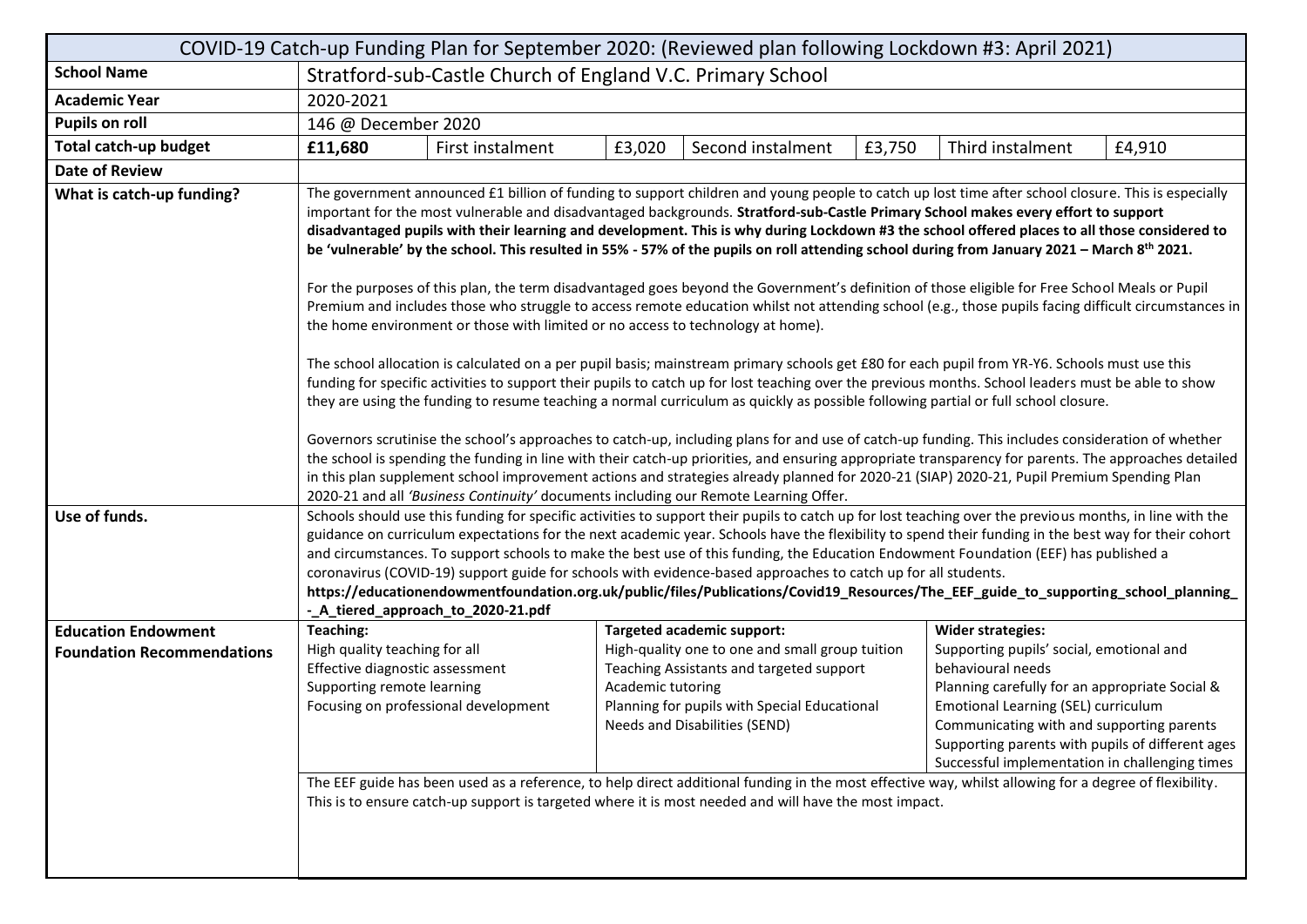| Teaching and whole school strategies to support teaching and whole school concerns.                                                                                                                                                                        |                                                                                                                                                                   |                                                                                                                                                                                                                                             |                |                                                                 |                                                                                                                                                                                                               |  |  |
|------------------------------------------------------------------------------------------------------------------------------------------------------------------------------------------------------------------------------------------------------------|-------------------------------------------------------------------------------------------------------------------------------------------------------------------|---------------------------------------------------------------------------------------------------------------------------------------------------------------------------------------------------------------------------------------------|----------------|-----------------------------------------------------------------|---------------------------------------------------------------------------------------------------------------------------------------------------------------------------------------------------------------|--|--|
| <b>Action</b>                                                                                                                                                                                                                                              | Intended outcome                                                                                                                                                  | <b>Estimated impact</b>                                                                                                                                                                                                                     | Cost           | <b>Staff lead</b>                                               | <b>Comments/Evaluation/Next</b>                                                                                                                                                                               |  |  |
| A broad curriculum which<br>concentrates on oracy and<br>acquisition of vocabulary.                                                                                                                                                                        | Pupils enjoy coming to school.<br>Pupils listen and respond<br>appropriately to each other.                                                                       | High attendance levels.<br>Pupils find their voice and use good<br>conversational skills.                                                                                                                                                   |                | K. Bridson<br>J. Watkins                                        | Successfully implemented September-<br>December 2020. Kick-start again April<br>2021. Attendance = Sept. - Dec. 2020<br>98% . Ensure all learning is 'meaningful<br>and purposeful' Term 5                    |  |  |
| A broad curriculum which allows<br>time for pupils to 'remember/<br>reacquaint/re-establish'learning<br>routines & behaviours and which<br>actively takes into account mental<br>health and well-being.                                                    | Pupils settle into school life<br>quickly, behave appropriately<br>'in context'                                                                                   | High attendance levels because pupils feel<br>'safe' (physically and emotionally) within<br>the school environment. Social, emotional<br>and cognitive learning behaviours show<br>improvement for each pupil from their<br>starting point. |                | K. Bridson<br>J. Watkins                                        | Successfully implemented September-<br>December 2020. Kick-start again April<br>2021.<br>All pupils returned to school 08.03.21                                                                               |  |  |
| Curriculum 'essentials' for Reading,<br>Writing and Maths are identified and<br>taught / revisited across wider<br>curriculum subjects.                                                                                                                    | Pupils achieve success in a<br>range of subjects and have<br>confidence in what they<br>already know.                                                             | Pupils are prepared for transition to<br>2021/2022 academic year because they<br>have a solid 'foundation' in core subjects.                                                                                                                |                | English: J Robinson<br>Maths: H. Crook<br>Phonics: J Watkins    | Successfully implemented September-<br>December 2020. Revisit and re-<br>evaluate April 2021.                                                                                                                 |  |  |
| Daily phonics/ reading, spelling and<br>writing activities (short burst) are<br>built into the day.<br>(EYFS - Y3: Phonics)<br>(EYFS - Y6: Reading, spelling, writing)                                                                                     | All pupils take part in short<br>burst sessions led by the<br>teacher.                                                                                            | Pupils will make rapid progress because<br>they remember what they have already<br>learned and are able to apply their phonic<br>knowledge effectively in their rewarding/<br>spelling. Writing stamina increases.                          | $\blacksquare$ | J. Waters<br>E. Richards<br>K. Smith<br>J Robinson<br>J. Wilson | Successfully implemented September-<br>December 2020. Kick-start again March<br>2021.<br>Ensure timetables are 'tight' but<br>flexible. (April 2021)                                                          |  |  |
| Curriculum is delivered in 20-30-<br>minute sessions. Change task/ focus<br>when engagement levels/<br>concentration levels drop.                                                                                                                          | Build in opportunities for<br>pupils to be successful and<br>focussed.                                                                                            | 'Buzz' for learning created in all<br>classrooms. Levels of concentration &<br>stamina gradually increase.                                                                                                                                  |                | H. Crook                                                        |                                                                                                                                                                                                               |  |  |
| Introduce 'Spelling Made Easy'<br>scheme across the school. (March<br>2021 - July 2021)                                                                                                                                                                    | Improve spelling outcomes in<br>Y6 so that vast majority of<br>pupils achieve scores of 15+ in<br>SATS tests.                                                     | Pupils make rapid progress due to<br>opportunities for overlearning. Stamina in<br>writing is developed. Pupils feel 'less<br>tested' and 'more supported' to learn<br>spelling.                                                            | £200           | K. Bridson<br>J. Robinson                                       | April 2021 - introduced in all classes<br>except Fox. Majority of children in the<br>class found changes too stressful just<br>before the Easter break. JMW to<br>support JW & pupils with<br>implementation. |  |  |
| Regular staff CPD on curriculum<br>'essentials' for reading, writing and<br>Maths. How to identify and teach for<br>maximum impact.                                                                                                                        | Teachers are confident about<br>curriculum content and are<br>able to identify the priorities<br>for teaching and learning.                                       | Pupils are secure in essential key skills and<br>knowledge for reading, writing and Maths.                                                                                                                                                  |                | English: J Robinson<br>Maths: H. Crook<br>Phonics: J Watkins    | Documents produced by LA used<br>effectively for planning. Revisit<br>priorities Term 5.                                                                                                                      |  |  |
| Regular CPD opportunities provided<br>to all staff to sustain and enhance<br>SEL work, including opportunities for<br>understanding key outcomes of SEL<br>and strategies to support anxiety and<br>self-regulation.<br>(SEL: Social & Emotional Learning) | All staff have a good and<br>growing understanding of the<br>importance of social and<br>emotional aspects of learning<br>and the impact on child<br>development. | Staff are better equipped to help all pupils<br>with trauma and anxiety following the<br>pandemic.                                                                                                                                          |                | K. Bridson (Timpson<br>Trust)<br>J. Watkins (Thrive)            | Successfully implemented September-<br>December 2020.<br>Use Thrive class assessments to<br>support plans for the future. (Term 5)                                                                            |  |  |
| Teaching and whole-school strategies: Total spend:                                                                                                                                                                                                         |                                                                                                                                                                   |                                                                                                                                                                                                                                             |                | £200                                                            |                                                                                                                                                                                                               |  |  |